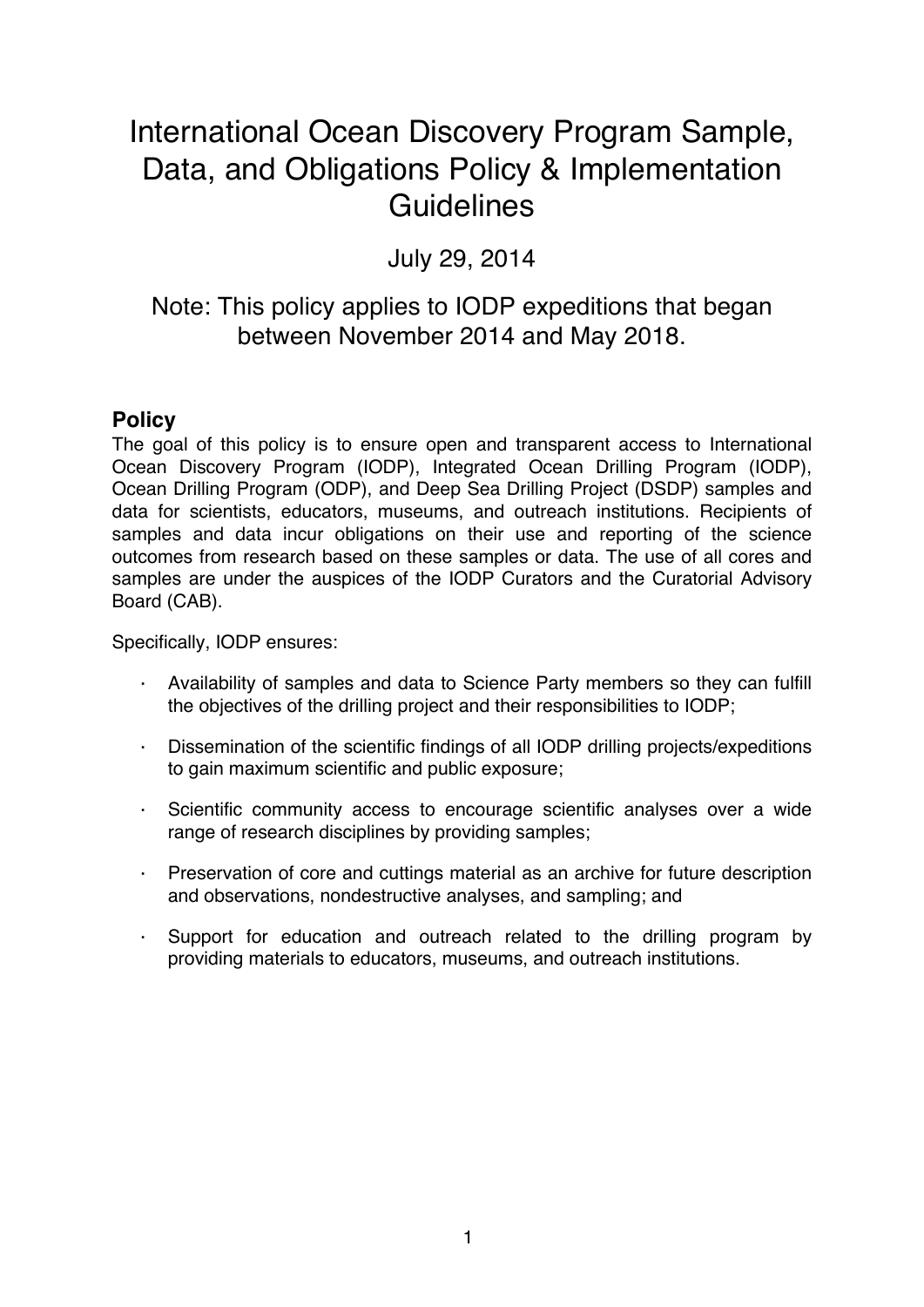## **Policy Implementation Guidelines**

## **1. Sample and Data Requesters**

There are 3 classes of sample requesters: **Science Party, Post-moratorium Researchers,** and **Educators & Outreach Institutions.** Each group incurs their own particular obligation once a data or sample request has been approved and delivered.

- **Science Party** consists of all invited shipboard and shore-based expedition scientists, plus other scientists who have been approved by the Sample Allocation Committee (SAC) to work on expedition material during the moratorium period. Expedition samples and data are held under **a moratorium period**. This ensures that the **Science Party** receives priority access to data and samples.
- **Post-moratorium researchers** are those who submit sample & data requests after the expedition's moratorium ends.
- **Educators & Outreach Institutions** are grade school through university educators, museum educators, and curators of museum exhibits and collections. This also includes professionals conducting outreach related to scientific ocean drilling.

## **2. Sample and Data Requests**

Requests for data or samples must be made through official IODP channels. There are two categories of expeditions from which samples may be requested: **moratorium expeditions** and **post-moratorium expeditions**, including past IODP, ODP, or DSDP expeditions.

- **Moratorium Expeditions.** IODP imposes a moratorium, one year from completion of the expedition, during which sample and data access is restricted to members of the expedition science party. Completion of an expedition is designated as the date when the majority of sampling is completed, either on board the ship or at the end of any official expeditionrelated shore-based sampling party. The one-year term may be modified before the expedition in certain cases, such as when significant funding derives from external sources. Samples and data from these expeditions can be accessed via the following links: http://www.iodp-usio.org/Data\_Samples/, http://sio7.jamstec.go.jp/ and http://iodp.wdc-mare.org/.
- **Post-moratorium Expeditions**. Samples and data from IODP expeditions no longer under moratorium restrictions, including past IODP, ODP, and DSDP expeditions can be accessed via the following links: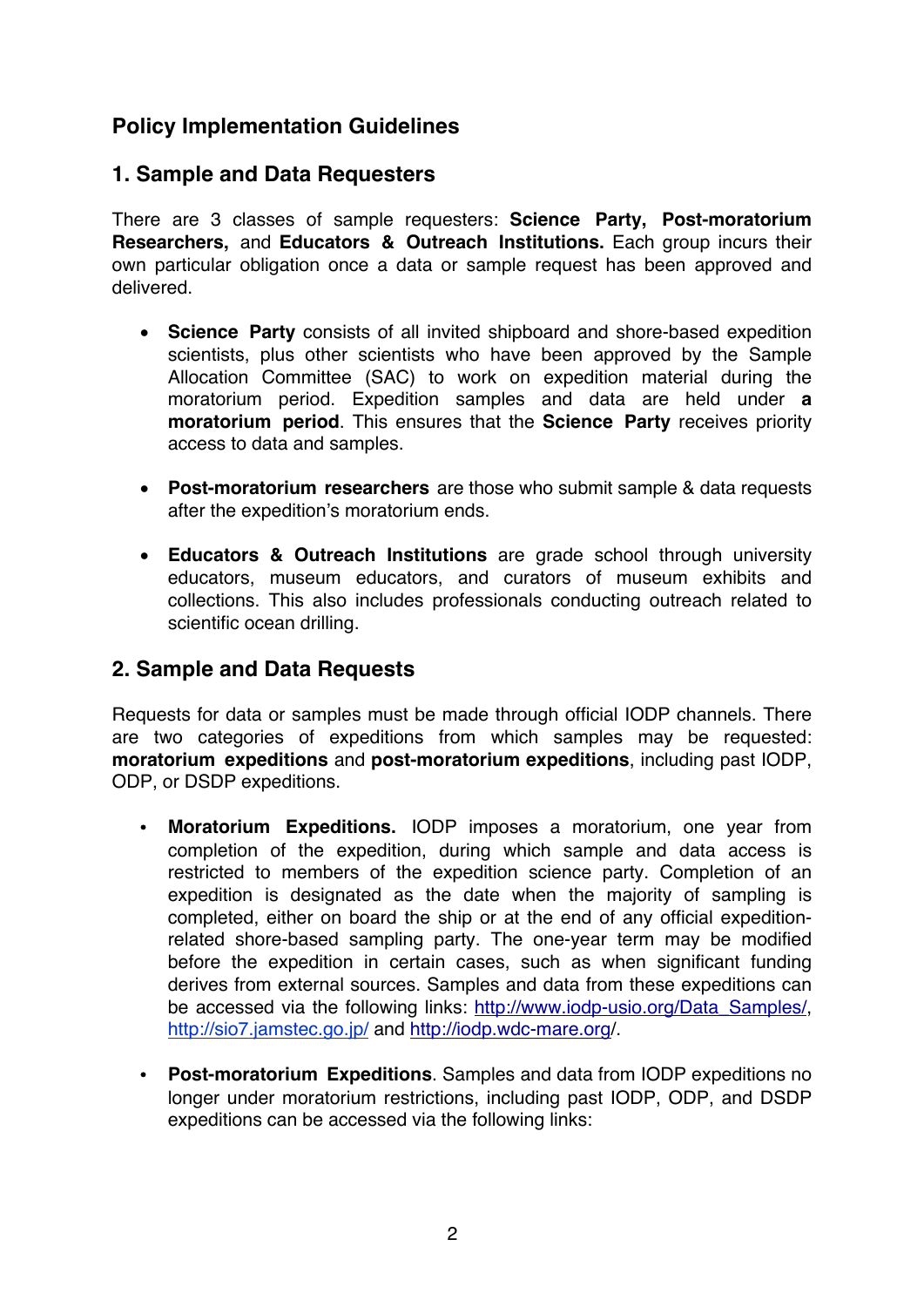http://www.iodp-usio.org/Data\_Samples/, http://sio7.jamstec.go.jp/ and http://iodp.wdc-mare.org/**.**

Shipping and supply costs in excess of reasonable costs, as detailed on the appropriate IODP core repository web site (see Appendix B), are the responsibility of the requester.

**Moratorium Expedition requests:** All submitted requests must be approved by the Sample Allocation Committee (SAC). The SAC will review the sample requests, and approval will be based on compatibility with the scientific goals and objectives of the expedition as developed in the Sampling Strategy section of the Expedition Prospectus. All scientists who receive approval for samples or data by the SAC become members of the Science Party. The sample requester may choose to appeal any decision by the SAC or the IODP Curator to the Curatorial Advisory Board (CAB). If a conflict arises over the allocation of samples during the moratorium period, expedition participants will have priority over those who did not participate in the expedition.

Researchers with approved sample and data requests incur publishing obligations (see **3. Obligations**) for working on expedition material during the moratorium period.

During the moratorium period, the only researchers permitted to receive expedition core and cuttings materials and data are members of the **Science Party**. The **Science Party** may access expedition data online at a password-protected web site (see the Implementing Organization (IO) data websites) during the moratorium period.

**Post-moratorium Expedition Requests:** Samples are given or loaned to persons whose requests have been approved by an appropriate IODP Curator.

## **3. Obligations**

**Science Party** members are obligated to conduct research and to publish their results in a peer-reviewed scientific journal or book that publishes in English, or as a peer-reviewed data report either in the open literature or in a relevant issue of the *Proceedings of the International Ocean Discovery Program.* To fulfill the obligation, manuscripts must be submitted within 20 months post-moratorium. Failure to meet this obligation may result in the denial of future sample requests or future sailing opportunities.

**Post-moratorium Researchers** are asked to make data obtained from these samples publicly available within 36 months.

#### *Return of Sample Material*

Following completion of sample investigations, or in the event that research is discontinued, **Science Party** Members and **Post-moratorium Researchers** are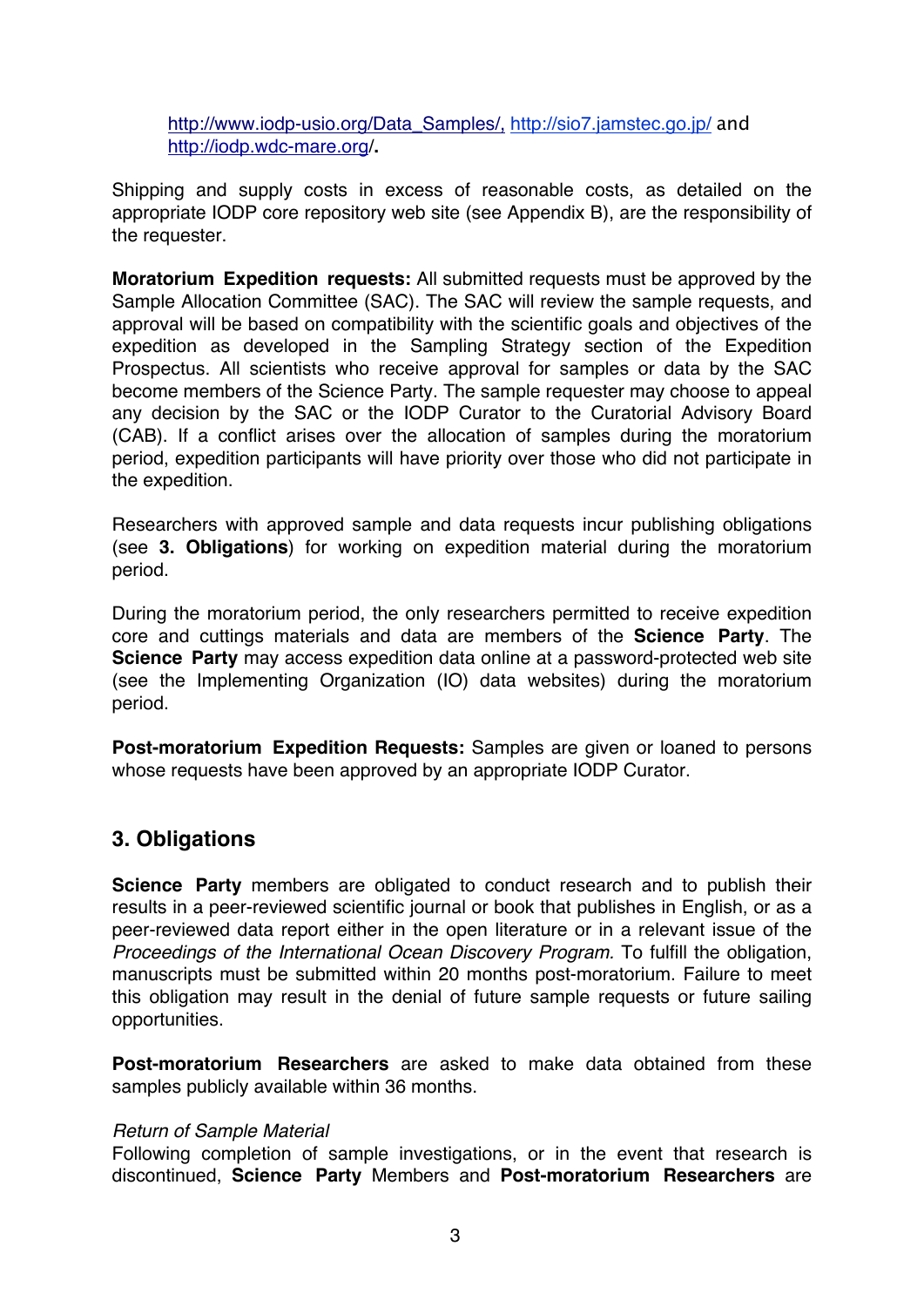required to return all non-destroyed sample material at the investigator's expense to the IODP repository where the sample materials are stored (see Appendix B for sample distribution information).

#### *Unfulfilled Research Plans*

If investigators are unable to fulfill their obligations, a letter of explanation should be submitted to the IODP Curator(s); see Appendix B for contact information). The letter should provide specific reasons for not fulfilling obligations such as lack of conclusive analytical results (quality or quantity), personal reasons, or external factors.

#### **Educators and Outreach Institutions**

After the moratorium period has expired, core materials can be used for the following purposes:

- Viewing and describing for teaching and educational purposes,
- Sampling by educators (if core materials are abundant in the collection, and thus not in demand for research purposes), and
- Public display, such as in museums or at professional meetings.

Educators, museums, and outreach institutions that receive samples for educational or display purposes incur the following obligations to IODP:

- All recipients are required to submit a report at the conclusion of the loan period (or other time frame designated by the IODP Curator) that documents (a) how the core materials were used, (b) how many students/visitors were impacted, and (c) the activities that were organized related to the loan.
- All public displays of IODP material must properly credit IODP using the following wording: "This project used samples and/or data provided by the International Ocean Discovery Program (IODP)".

## **4. Submitting Manuscripts**

#### **Science Party**

Manuscripts can be submitted for publication during the moratorium period. For ordinary manuscripts, the **Science Party** authors must comply with the following guidelines:

- Receive prior written approval by a majority of the expedition scientists. This approval will be coordinated by the IODP Expedition Project Manager (EPM) associated with the expedition. The EPM will circulate the manuscript among the expedition participants, tabulate the responses, and notify the author of the expedition participants' decision.
- Comply with all written collaborative agreements identified in the expedition sampling strategy (see Appendix B for contact and repository-specific information).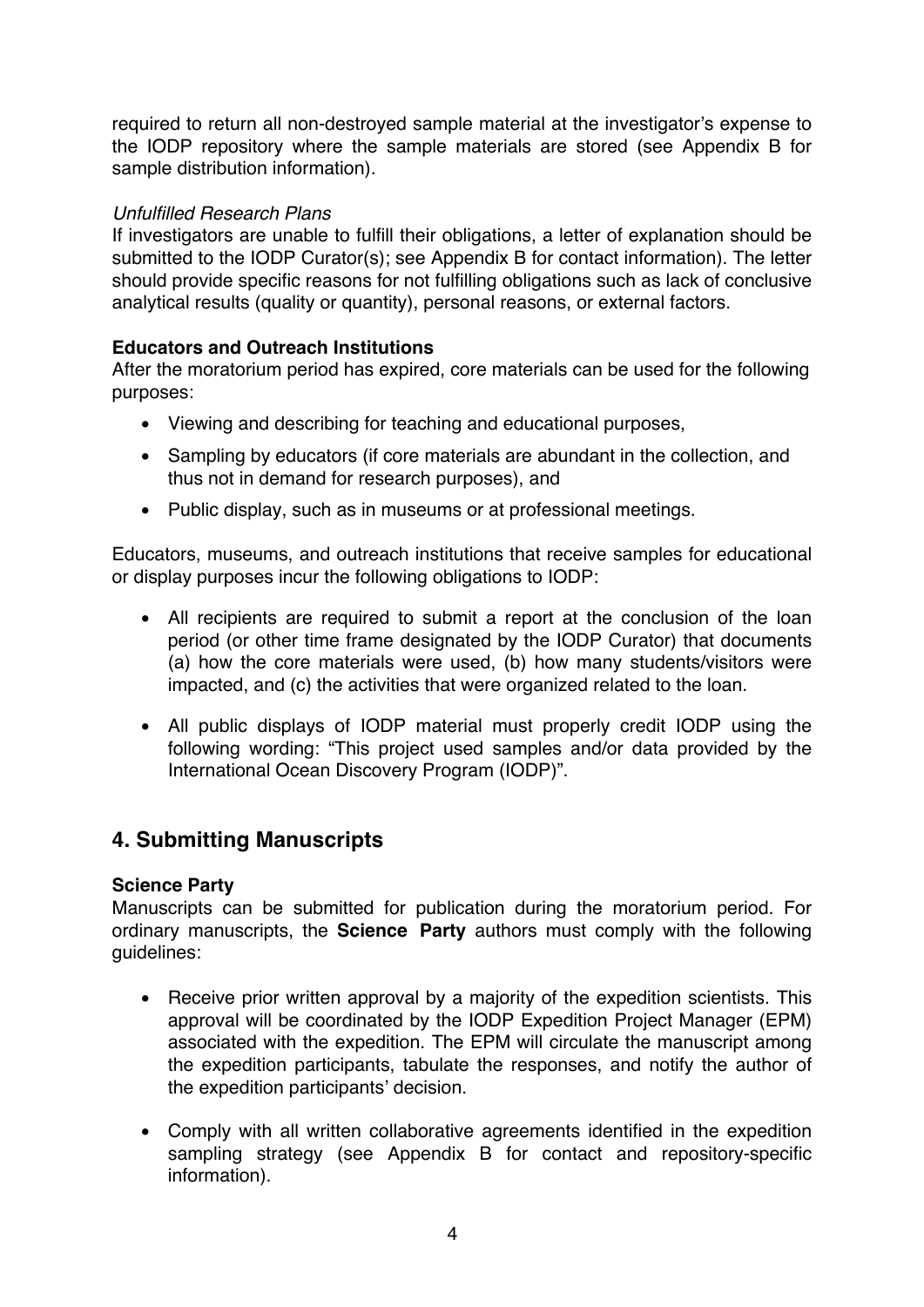- Include "Expedition ### Scientists" (where ### is the expedition number) within the authorship.
- Include the words "International Ocean Discovery Program" or "IODP" in the abstract.
- Acknowledge IODP using the following wording: "This research used samples and/or data provided by the International Ocean Discovery Program (IODP). Funding for this research was provided by  $\ddot{\hspace{1cm}}$ .
- Provide the following key words, as appropriate, to the manuscript publisher: "International Ocean Discovery Program," "name of drilling platform," Expedition ###," "expedition title," and/or "Site ###" (where ### is the expedition or site identifier).
- Notify the Editorial Review Board (ERB) of manuscript submission and submit complete citation information to the platform operator upon acceptance.

The **Science Party** may decide to submit manuscripts immediately following an expedition to convey expedition results to a high-impact journal. In this case, all other IODP publications, news releases, and reports related to the expedition should be placed under temporary embargo. The Implementing Organization is required, before the end of the expedition, to notify the chair of the respective Facility Board of *JR*, *Chikyu* or the MSP to receive approval to postpone the publication of the expedition *Preliminary Report* (due for publication within 2 months post-expedition). The Implementing Organization will be responsible for coordinating and completing the process, including communicating with the contracted publication agency that prepares the *Preliminary Report* for publication. Approval of the publishing embargo must be received by the expedition EPM no later than two weeks post-expedition. A status report is due to the Facility Boards of *JR*, *Chikyu* or the MSP six months postexpedition.

Once the publishing embargo has been approved, the manuscript must be submitted to a journal with a copy to the publication contractor within two months postexpedition. If this deadline is missed, the embargo will be lifted, and all reports and news releases will go ahead. The *Preliminary Report* will also then be automatically published. All requirements for publishing during the moratorium period apply.

#### **Post-moratorium Researchers**

Post-moratorium researchers who use International Ocean Discovery Program (IODP), Integrated Ocean Drilling Program, Ocean Drilling Program (ODP), and Deep Sea Drilling Project (DSDP) data and samples received after the expedition moratorium period do not incur obligations to publish their results. However, if they do publish papers based on these data, they are requested to comply with the following guidelines:

• Submit a manuscript for publication, if possible, within 36 months after receiving samples.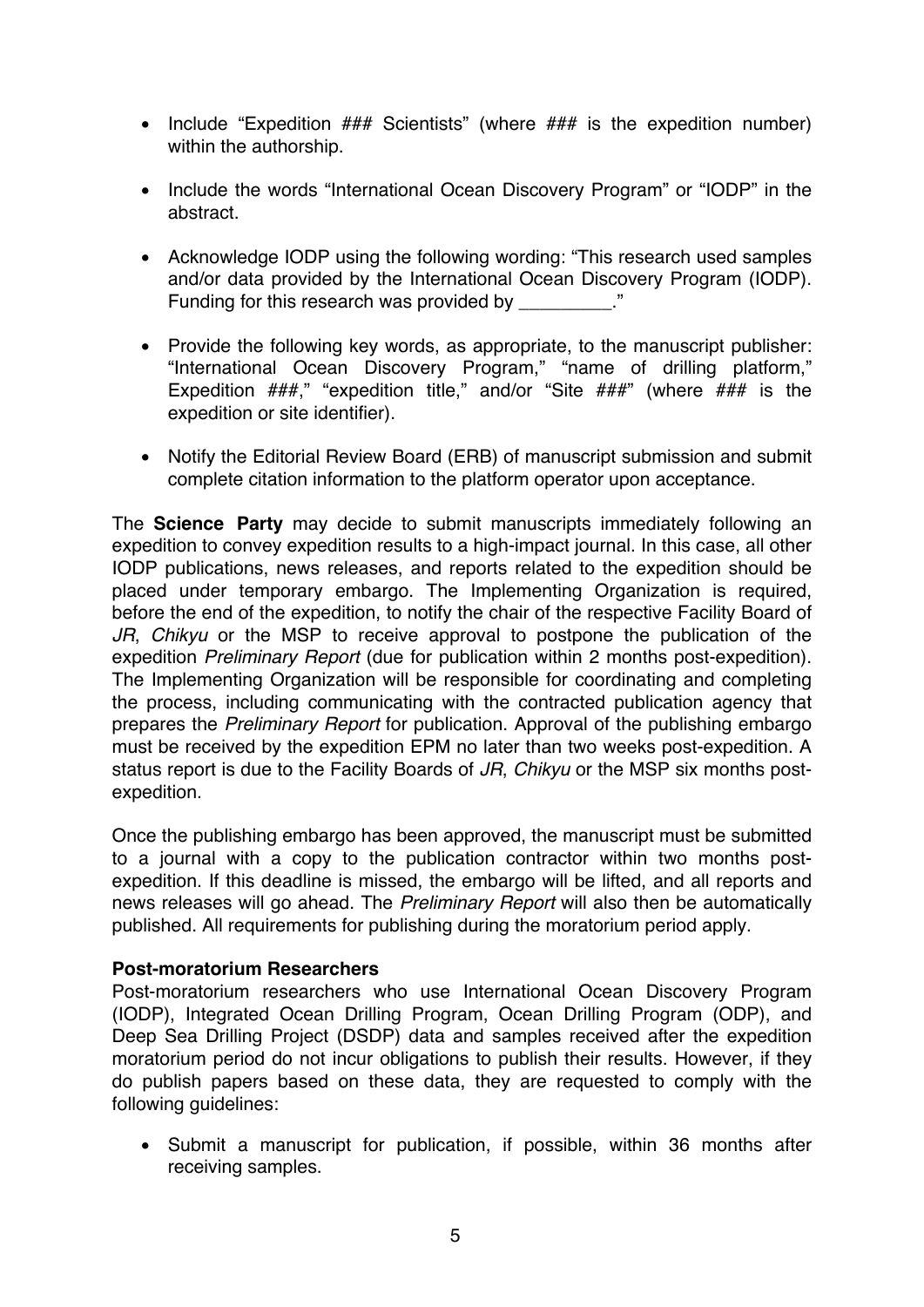- Include the words "International Ocean Discovery Program" or "IODP" in the abstract (or wording appropriate to the DSDP, ODP, or the Integrated Ocean Drilling Program).
- Acknowledge IODP in all publications that result from the data collected from samples received using the following wording: "This research used samples and/or data provided by the International Ocean Discovery Program (IODP). Funding for this research was provided by  $\cdot$ ."
- Provide the following key words, as appropriate, to the manuscript publisher: "International Ocean Discovery Program," "Integrated Ocean Drilling Program," "Ocean Drilling Program," or "Deep Sea Drilling Project", "name of drilling platform," Expedition or Leg ###," "expedition or leg title," and/or "Site ###" (where ### is the cruise or site identifier).
- Notify the IODP Curator of manuscript acceptance and submit complete citation information.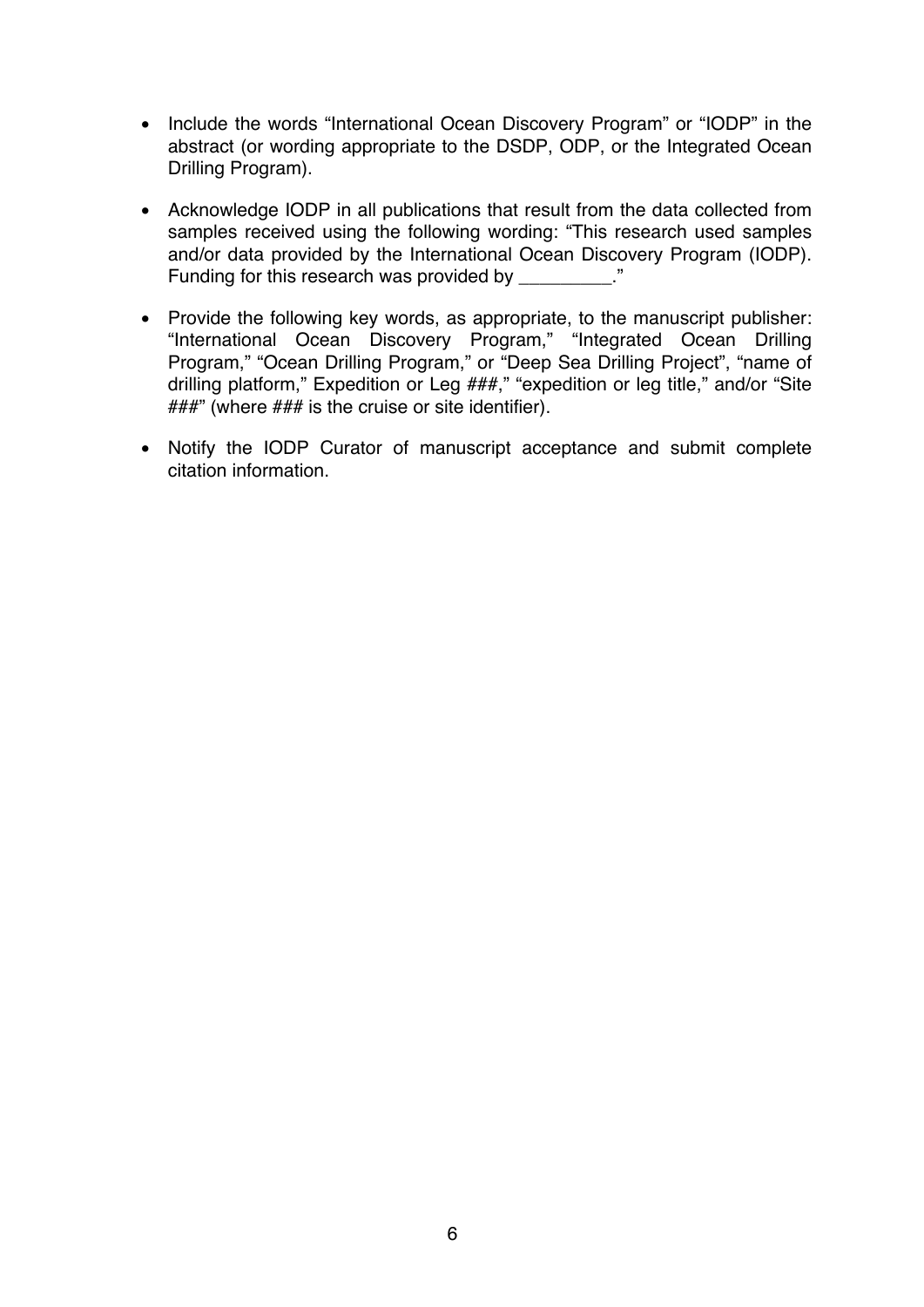# **Appendix A. Terms, Definitions, Roles and Responsibilities**

### **1. Drilling Project**

A single expedition or multiple expeditions defined as one project during the expedition scheduling phase.

#### **2. Moratorium Period**

The moratorium period is one year long and begins either (1) after the conclusion of an expedition cruise if the majority of the sampling occurred during the cruise, or (2) after the conclusion of the expedition onshore sampling party (onshore science party in case of the mission-specific platform).

During the moratorium period, the only researchers permitted to receive expedition core and cuttings materials and data are members of the Science Party. After the moratorium period ends, samples are given or loaned to persons whose requests have been approved by an IODP Curator. Project data are also publicly available (www.iodp.org/resources/access-data-and-samples) after the moratorium period.

#### **3. Nondestructive Analyses**

Requests to perform nondestructive analyses on cores (e.g., descriptions, imaging, X-ray scanning, etc.) should be submitted to the IODP Curator at the appropriate repository after the completion of the IODP Sample Request Form (www.iodp.org/resources/access-data-and-samples). Investigators who conduct nondestructive analyses incur the same obligations as scientists who request samples.

#### **4. Post-moratorium Researchers**

Researchers who request samples after the moratorium period has ended.

## **5.** *Proceedings of the International Ocean Discovery Program*

An IODP serial publication published by the U.S. operator that contains a detailed summary of expedition technical operations and scientific results and related peerreviewed data reports and synthesis papers that cover post-expedition research.

A "data report" is a short report of useful data that mainly consists of data sets and does not contain interpretation of results.

An expedition "synthesis paper" summarizes in a review-type fashion the findings related to the key goals and themes of the drilling project and links to the broader and global theme(s) addressed. While this is primarily based on the scientific papers and data reports resulting from the expedition, it is not a synopsis of all papers and data reports in all fields of observations. The style should be close to that of a thematic review paper for the open literature, though obviously tied closely to the actual expedition(s). An expedition could have more than one synthesis paper, if the diversity of science and findings would be best served by that. Likewise, synthesis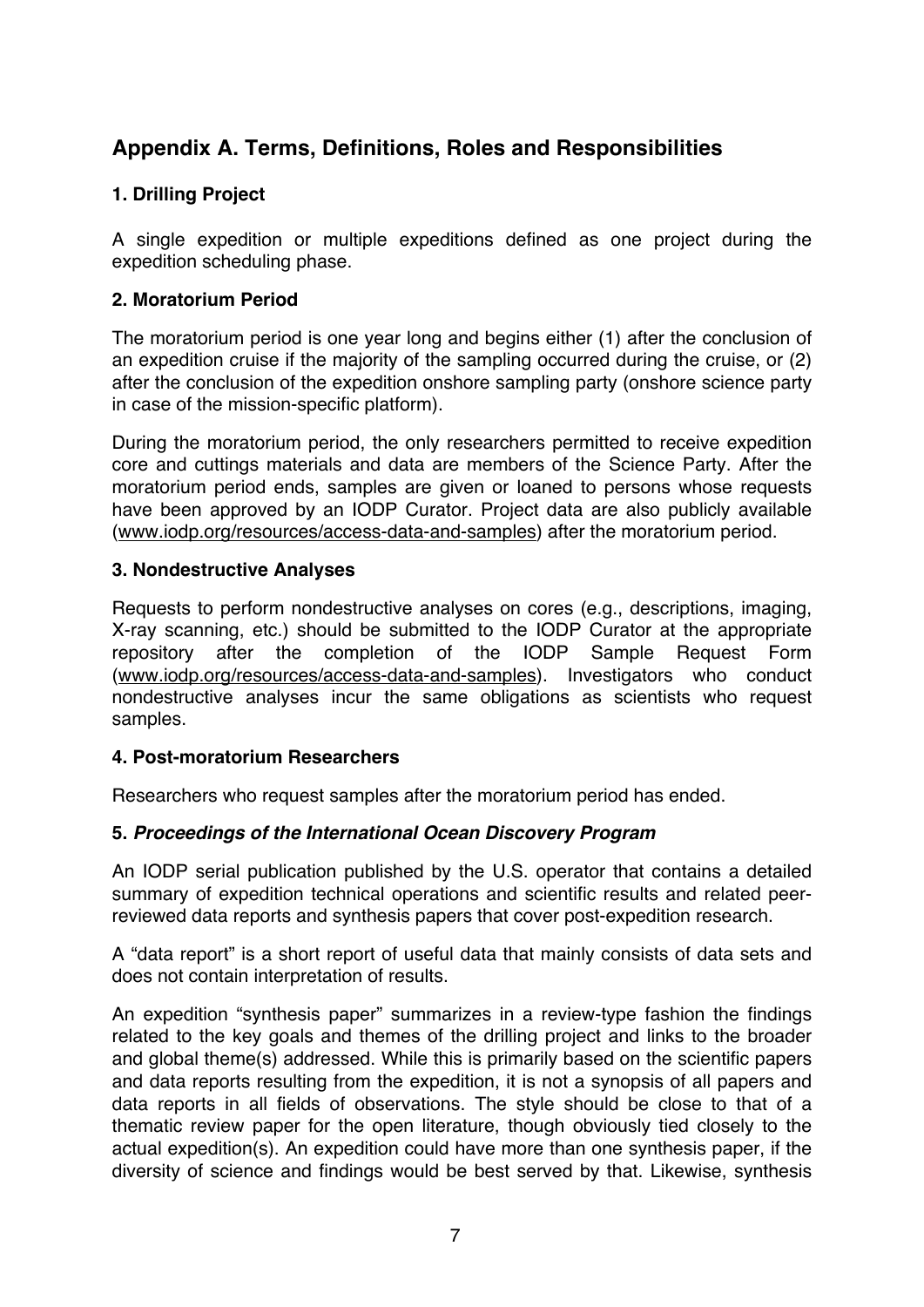papers from drilling projects with multiple expeditions, joint scientific party membership, and a common moratorium period would not normally be broken down according to specific expeditions, but would be presented as a single manuscript.

Each *Proceedings* volume will be completed at 36 months post moratorium.

#### **6. Science Party**

The Science Party includes all invited shipboard and shore-based expedition participants plus scientists who have been approved by the SAC for working on expedition material during the moratorium period and publishing their results.

#### **7. IODP Curators**

There are three International Ocean Discovery Program (IODP) Curators who are responsible for (1) curation and sampling of core and cuttings during an IODP drilling project and (2) oversight and use of IODP, Integrated Ocean Drilling Program, Ocean Drilling Program (ODP), and Deep Sea Drilling Project (DSDP) core collections that are stored in the IODP repositories.

#### *7.a. Platform Curator*

Each Curator serves as the Platform Curator to oversee all curation tasks from the pre-planning stage through the arrival of the core and cuttings after an expedition at the repository where the core and cuttings material will be stored. The Platform Curator has responsibility to oversee use of the core and cuttings materials through the end of the moratorium period.

#### *7.b. Repository Curator*

Each Curator serves as the Repository Curator with responsibility for the preservation of the core and cuttings once it arrives at the repository where the core material will be stored. The Repository Curator has responsibility to oversee the use of core and cuttings material after the moratorium period ends.

All Curators maintain records of all distributed samples, both from the platform and from the repositories. Sample records include the names of the recipients, the nature of the proposed research, the volume of samples taken, and the status of the request. This information is available to investigators upon request through the Repository Curator.

#### *8. Curatorial Advisory Board*

The Curatorial Advisory Board (CAB) is a standing body that consists of five members of the scientific community (selected by the JOIDES Resolution Facility Board/ECORD Facility Board/Chikyu IODP Board – with nominations from the IODP Curators) who serve overlapping four-year terms. Every effort will be made to ensure that CAB membership represents a variety of scientific disciplines.

The CAB has two main roles: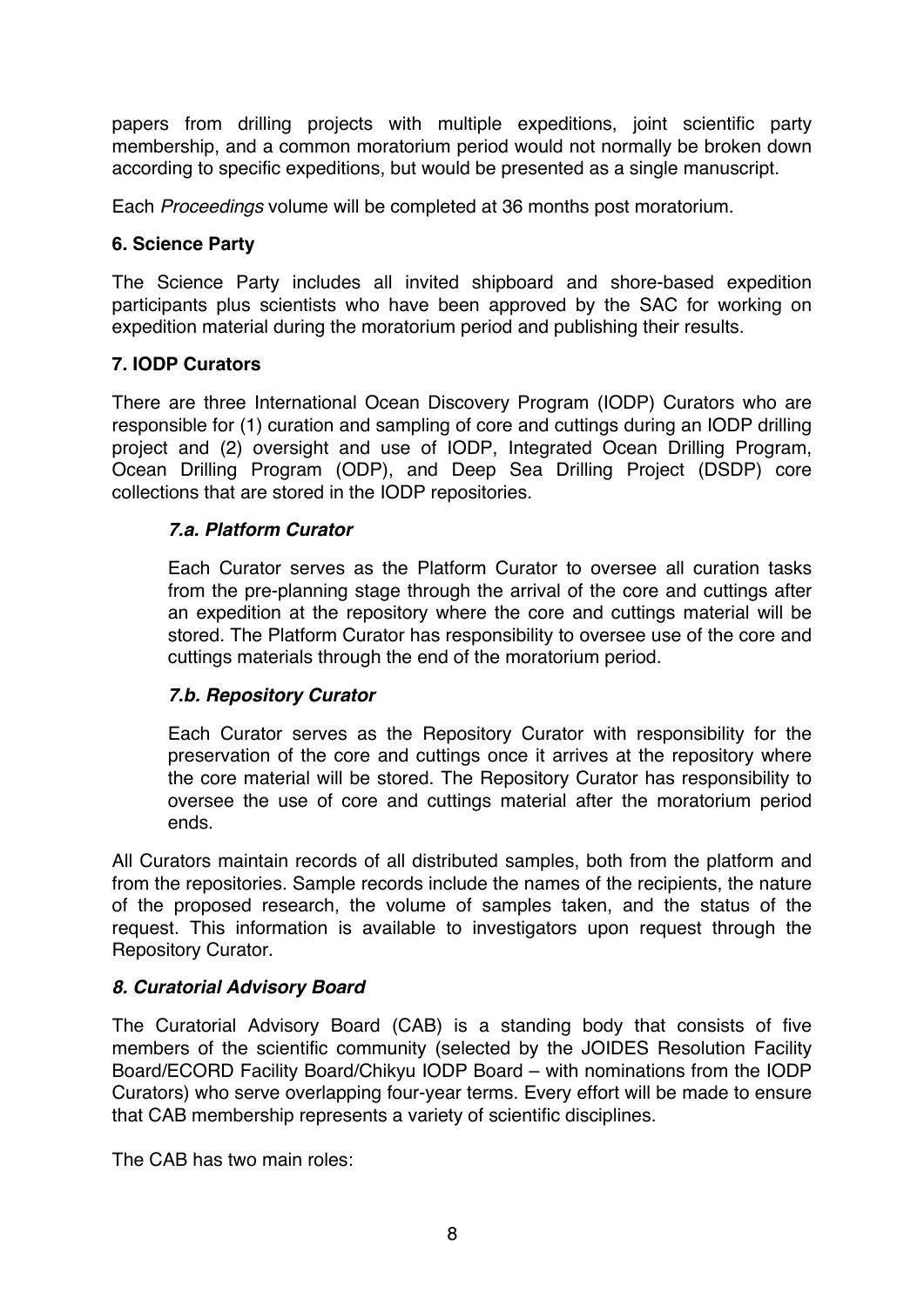- Act as an appeals board vested with the authority to make final decisions regarding sample distribution if and when conflicts or differences of opinion arise among any combination of the sample requester, IODP Curator at the repository of interest, and the SAC.
- Upon request from the IODP curator, if needed review and approve requests to sample the permanent archive and requests for loans of core material for outreach and education.

A person appealing to the CAB may contact any member of the Board directly (see www.iodp.org/resources/curatorial-advisory-board).

#### **9. Editorial Review Board**

The Editorial Review Board (ERB) is established for every drilling project and comprised of the Co-Chief Scientist(s) for the drilling project and the IODP Expedition Project Manager assigned to the expedition. These individuals may select external scientists/specialists to serve with them. The need for external ERB members will be determined based on the Co-Chief Scientists' and Expedition Project Manager's workloads and expertise. An ERB remains active for 36 months post-moratorium.

The ERB has four main roles:

- Coordinate the writing of the drilling project results;
- Monitor all post-drilling project research and associated publication of results;
- Make decisions on issues relating to the publication of research related to the drilling project to fulfill IODP obligations; and
- Monitor obligation fulfillment by the Science Party.

The members of the ERB hold the following specific responsibilities:

|                                                                                                                                                                                                                                                                                                                                                                                                                                                            | AII ERB<br><b>Members</b> | Expedition<br>Project<br>Manager | Co-Chief<br><b>Scientists</b> |
|------------------------------------------------------------------------------------------------------------------------------------------------------------------------------------------------------------------------------------------------------------------------------------------------------------------------------------------------------------------------------------------------------------------------------------------------------------|---------------------------|----------------------------------|-------------------------------|
| Coordinate the writing of the Expedition Reports section of<br>the Proceedings of the International Ocean Discovery<br><i>Program</i> , attend the first post-cruise meeting, and review the<br>Expedition Reports section galleys.                                                                                                                                                                                                                        | X                         |                                  |                               |
| Ensure that all manuscripts published in the "Expedition<br>Research Results" section of the Proceedings of the<br>International Ocean Discovery Program are complete and of<br>reviewable quality before they are sent out for review.<br>Manuscripts that do not meet IODP's standards will be<br>returned to the author and will not go through the review<br>process unless they are revised to meet IODP standards<br>before the submission deadline. |                           | X                                |                               |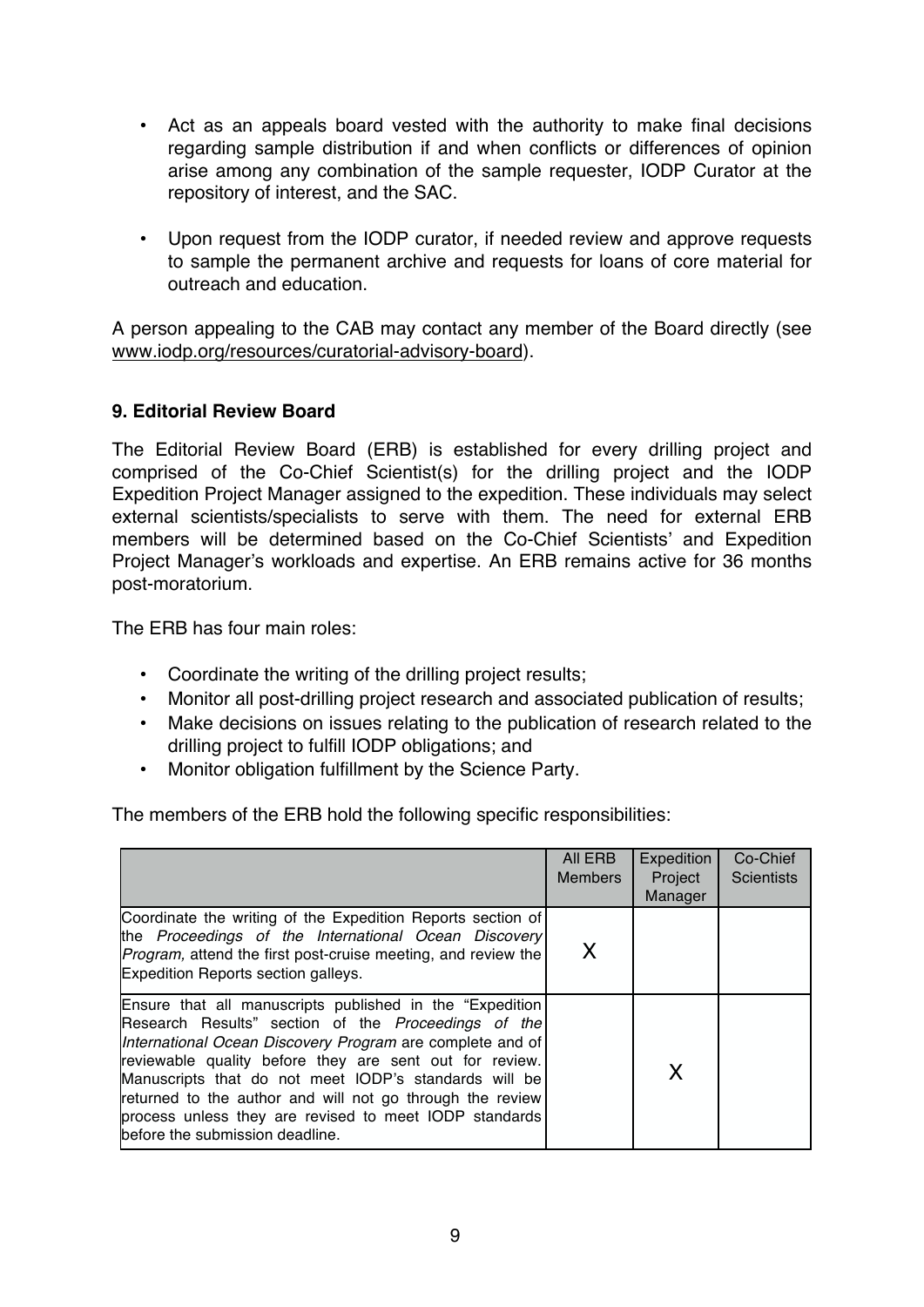|                                                                                                                                                                                                                                                             | All ERB<br><b>Members</b> | Expedition<br>Project<br>Manager | Co-Chief<br><b>Scientists</b> |
|-------------------------------------------------------------------------------------------------------------------------------------------------------------------------------------------------------------------------------------------------------------|---------------------------|----------------------------------|-------------------------------|
| Collect all proposed publication titles related to the<br>expedition (papers published in the Proceedings of the<br>International Ocean Discovery Program volume and journals<br>or books).                                                                 | X                         |                                  |                               |
| Make decisions on issues relating to the publication of<br>research related to the drilling project to fulfill IODP<br>obligations                                                                                                                          | X                         |                                  |                               |
| Approve the final table of contents for the Proceedings of the<br>International Ocean Discovery Program volume.                                                                                                                                             | X                         |                                  |                               |
| Check each journal or book manuscript submission, within<br>three months of receipt, for proper citation of site summaries<br>and site chapters and for proper use of data and conclusions<br>from other members of the Science Party.                      | X                         |                                  |                               |
| Implement the peer-review process for data reports and<br>synthesis papers submitted to the Proceedings of the<br>International Ocean Discovery Program as soon as the<br>Expedition Project Manager approves each one as being of<br>"reviewable quality." | X                         |                                  |                               |
| Write or coordinate a drilling project synthesis paper to be<br>published in the Proceedings of the International Ocean<br>Discovery Program or a journal.                                                                                                  |                           |                                  | X                             |
| Submit synthesis paper by 26 months post-moratorium.                                                                                                                                                                                                        |                           |                                  | X                             |
| Coordinate the peer-review process for synthesis paper if<br>submitted to the Proceedings of the International Ocean<br>Discovery Program.                                                                                                                  |                           | X                                |                               |
| Document the status of the Science Party members' actions<br>to fulfill their obligations requirements.                                                                                                                                                     | X                         |                                  |                               |
| Regularly provide updates to the Expedition-Related<br>Bibliography that is part of each Proceedings volume.                                                                                                                                                | X                         |                                  |                               |

#### **10. Sample Allocation Committee**

The Sample Allocation Committee (SAC), which is established for each drilling project, consists of the Co-Chief Scientist(s), IODP Expedition Project Manager, and Platform Curator. During the drilling project, the Platform Curator designates authority and responsibilities to the drilling project Curatorial Representative.

The SAC establishes a project-specific sampling strategy and makes decisions on project-specific sample requests received before the drilling project, during the drilling project, and during the moratorium period. In the event of an evenly divided vote, the Platform Curator at the repository associated with the expedition will make a decision. The sample requester may choose to appeal the SAC's or Platform Curator's decision to the CAB.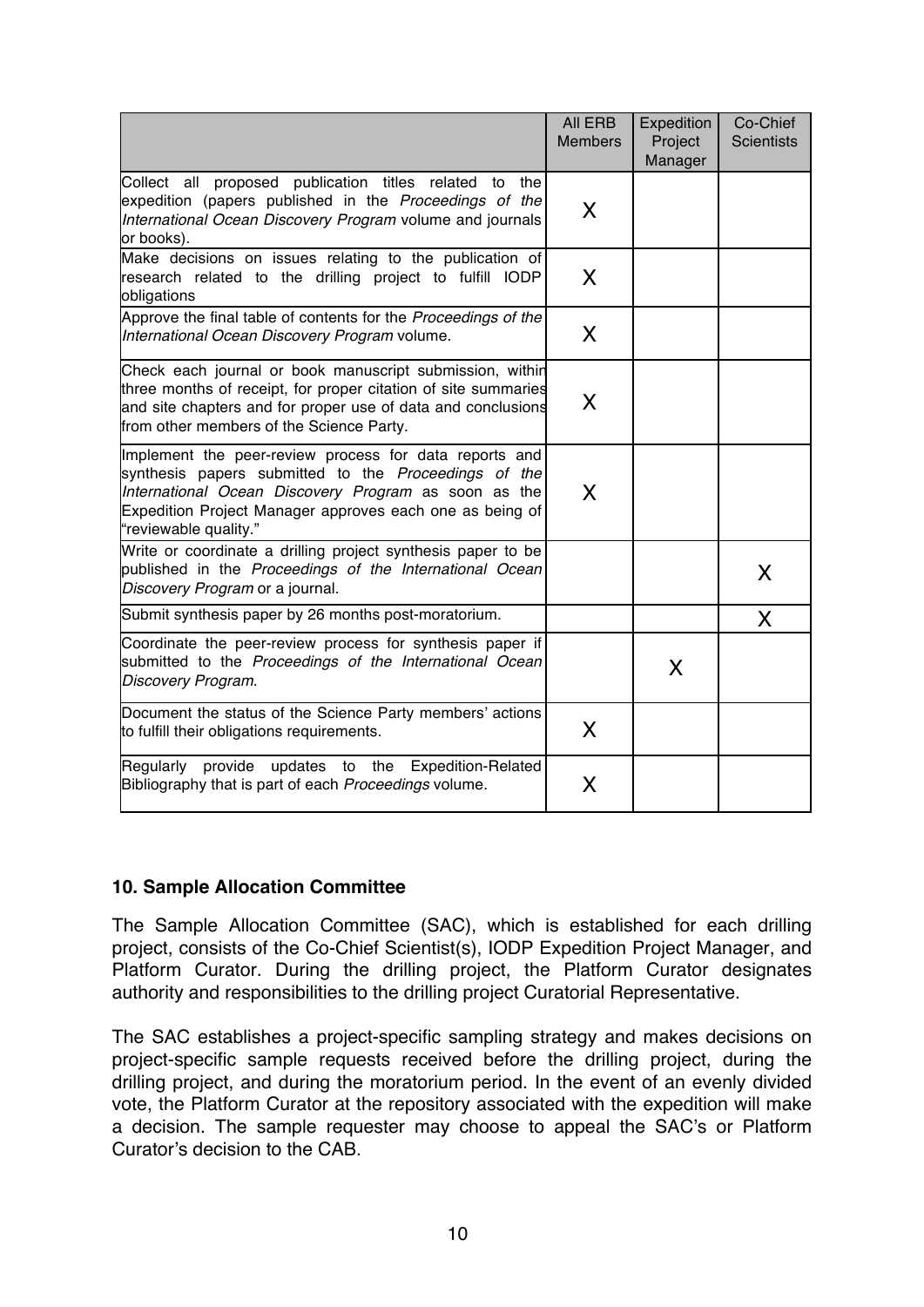#### **11. Facility Board**

Each platform provider (NSF for *JOIDES Resolution*, MEXT/JAMSTEC for *Chikyu*, ECORD for Mission-Specific Platforms) uses a Facility Board to make or inform decisions on the effective use of its drilling facility in fulfilling the objectives of the IODP Science Plan.

Facility Boards make use of the *JOIDES Resolution* Facility's advisory panels the Science Evaluation Panel (SEP) and the Environmental Protection and Safety Panel (EPSP) - to evaluate the science, sites, environmental protection, and safety of proposed expeditions.